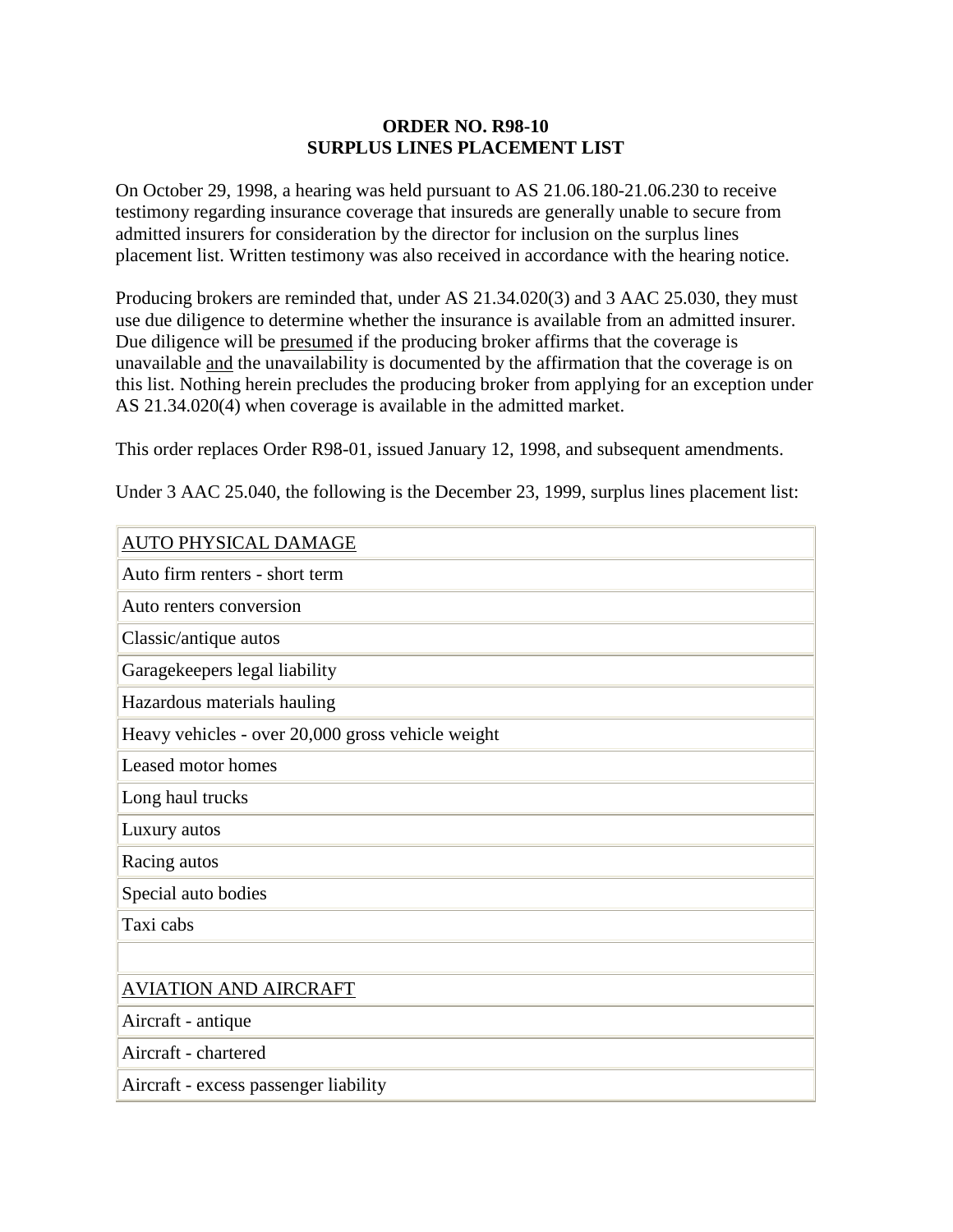Aircraft - fixed base operations

Aircraft applicators liability including crop damage and chemical drift

Airport liability

Airport repair operations (umbrella)

Aviation maintenance vehicles

Balloon - hot air/gas

Excess limits

Guide, lodge, or outfitter airstrips

Guides, lodges, and outfitters aircraft hull or liability

**Helicopters** 

Monoline:

Airport liability

Aviation products liability

Hangerkeepers liability

## BURGLARY, ROBBERY AND HOLD-UP

Gold mines

### FIRE AND ALLIED LINES

Assisted living homes

Buildings on piles

Drought insurance

Explosive manufacturing, storage, or sales

Greenhouses - wind and hail

Hay in the open or barns - when value exceeds \$25,000 in each stack or barn.

Monoline:

Business interruption

Earthquake

Flood

Pile driving contractors

Plastic manufacturers and sales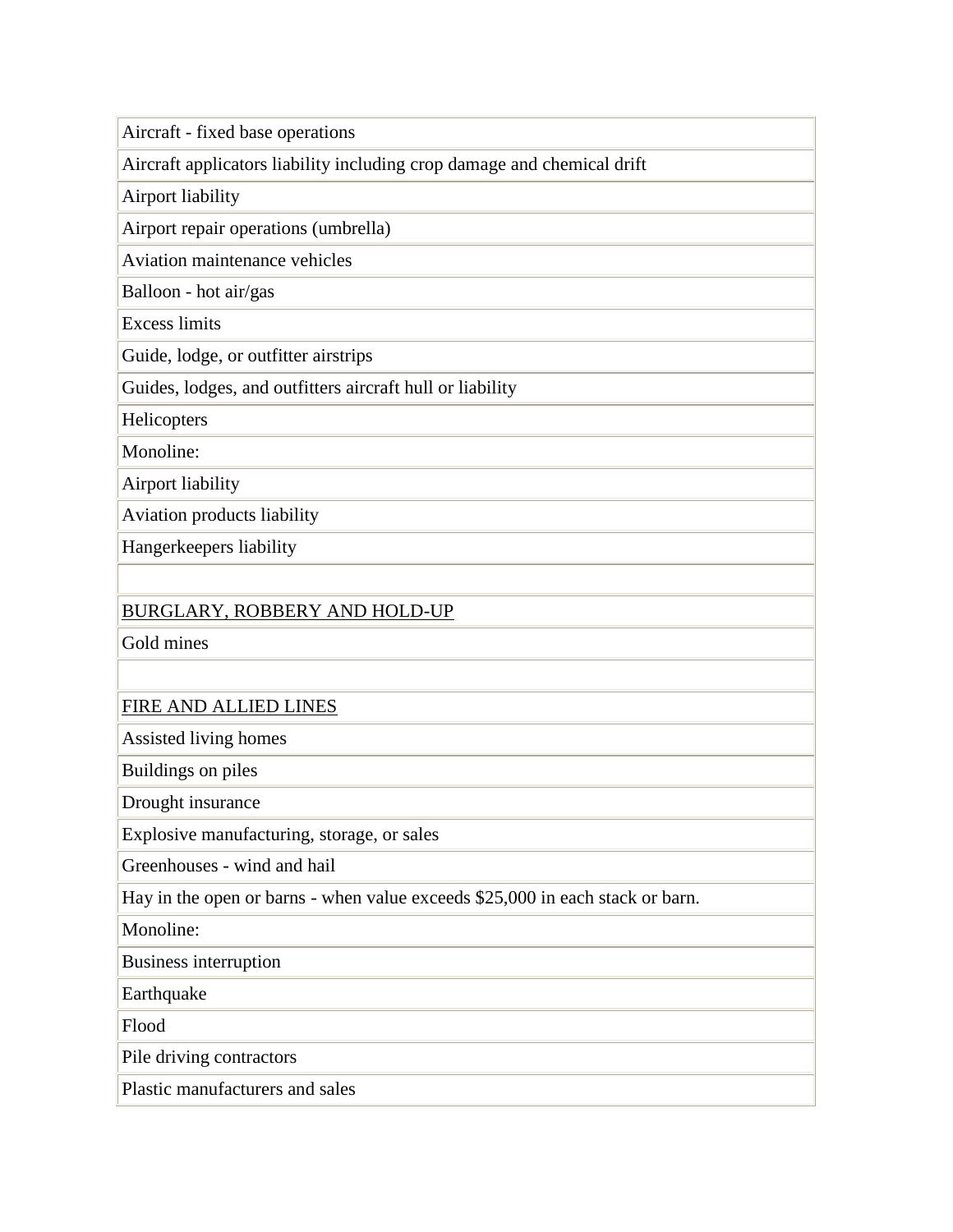Polyurethane insulated buildings

Railroads - property and general liability

Remote - accessible only by air or water

Sawmills

Small builders risks under \$25,000 (all risk)

Small welding shops - general liability and products liability

Unprotected risks - class 8, 9, or 10

Wood handlers

PROFESSIONAL LIABILITY

Architects and engineers

Assisted living homes

Computer programmers

D&O, small village corporations

Employment practices liability

Financial advisors

Internet professional liability

Marine surveyors - professional and general liability

Police professional liability

Public officials liability

School board liability

Social service agencies, residential counseling service (i.e., alcohol abuse,

counseling)

# GENERAL LIABILITY

Alarm companies

Animal rides, saddle horse liability, rodeos and horse shows

Armored car services - auto, crime and fidelity

Assisted living homes

Computer programmers

Custodial care - licensed for under 25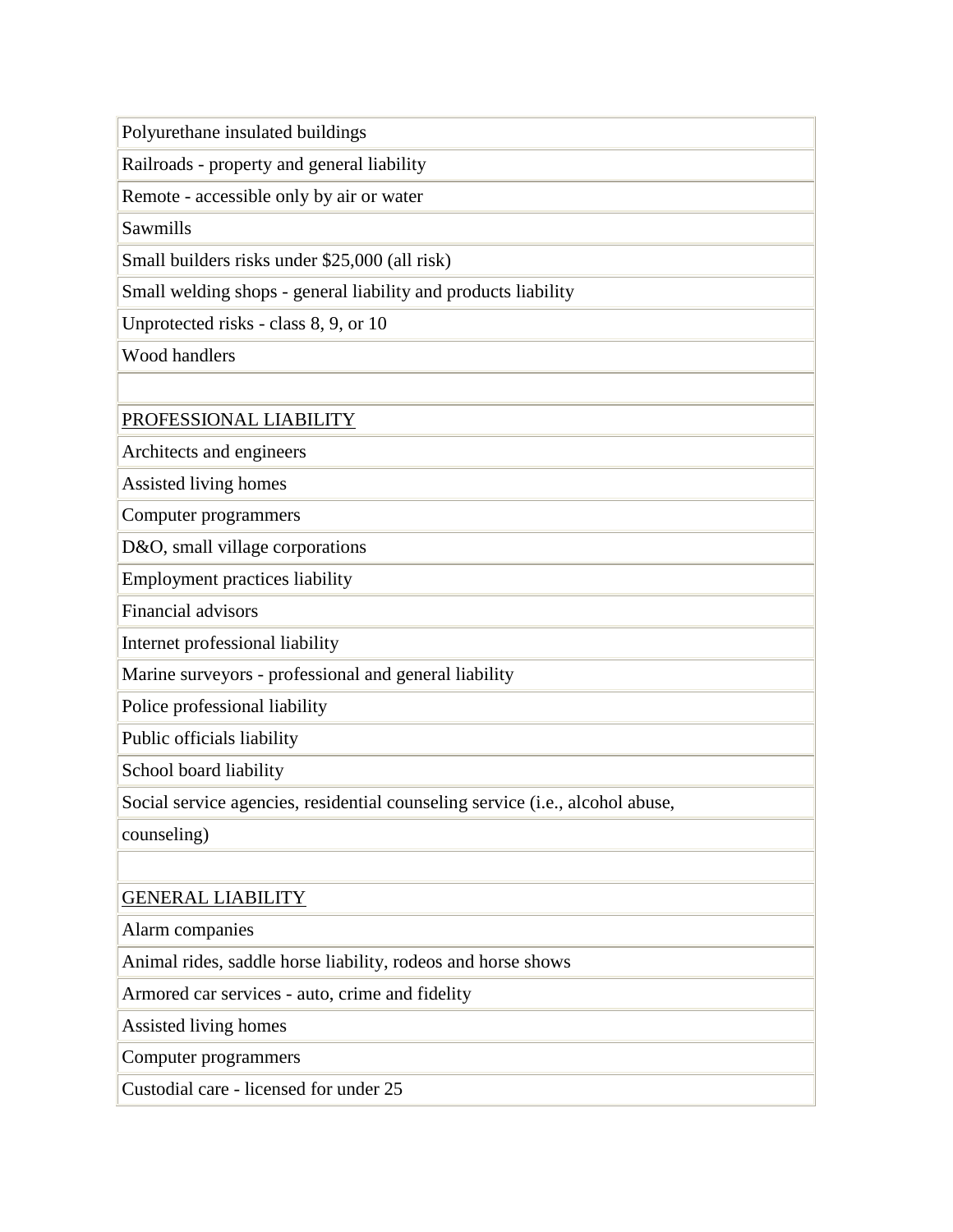Adult day care centers Child day care centers Developmentally disabled Residential and day care centers Homes for the aged Demolition contractors liability Divers Environmental impairment liability Explosive manufacturing, storage, or sales Exterminators liability, pest control applicators Food borne illness Guides, outfitters, and lodges - remote (accessible only by air or water) Hazardous materials Loggers broad form liability Damage including fire Damage to standing timber Mining Miscellaneous E&O for ATMs Monoline: Employment related practices Explosion hazard Hole-in-one coverage Liquor liability - if liquor exceeds 40% of sales or entertainment Police protective - false arrest, personal injury Pollution/contamination Products and completed operations Railroad protective Security guards (under ten guards) Ski-lifts and tows Snowmobile dealers Special events, tagged fish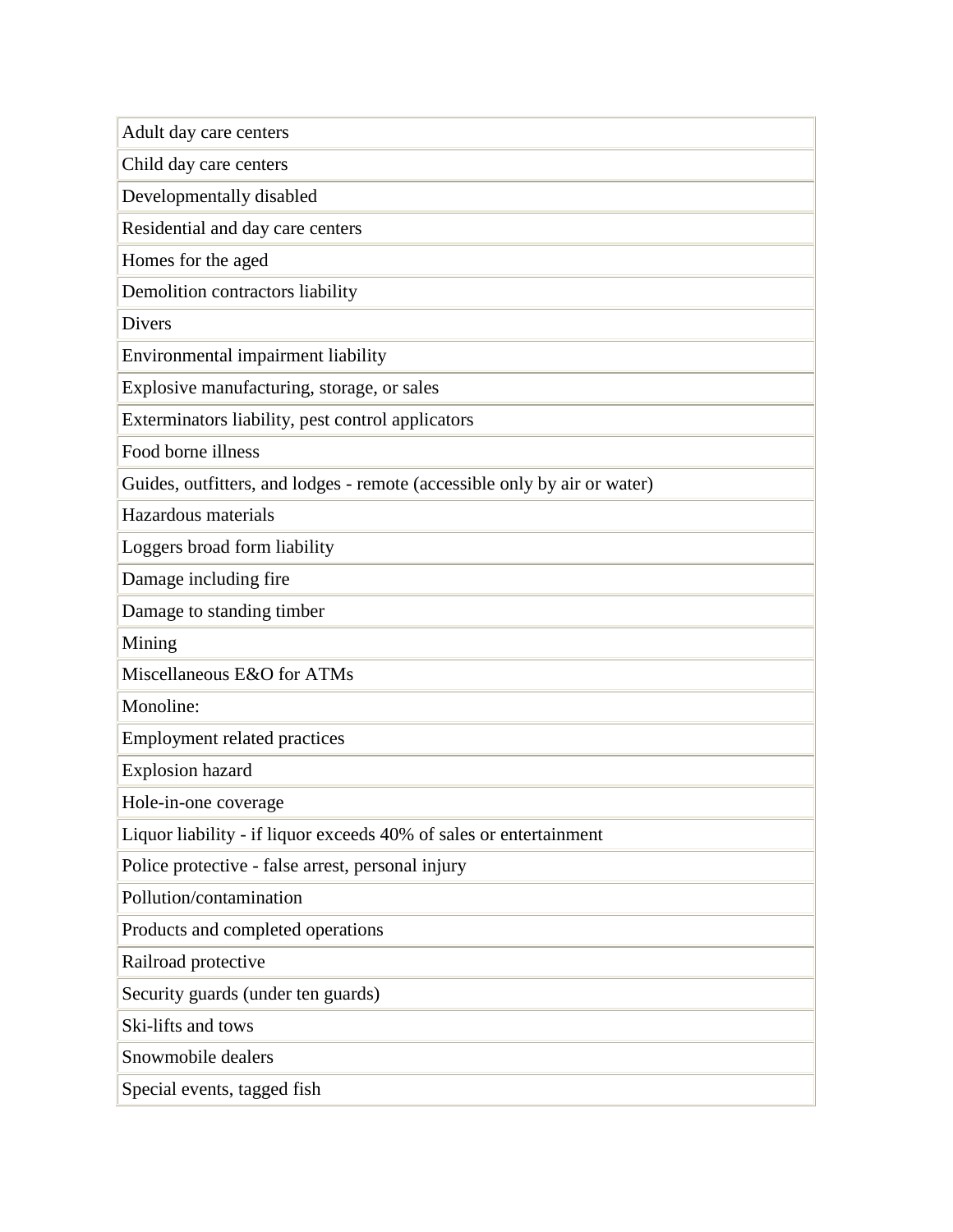Mortgage protection/impairment

New ventures - under three years experience

Oil field service contractors - small (premium under \$10,000) with only Alaska

operations

Real estate appraisers, errors and omissions

Social service agencies, residential counseling services (i.e., alcohol abuse

counseling)

Spectator liability

Suntan parlors

Suppression contractors - including service and sales operations

## INLAND MARINE

Bridges and tunnels

Builders risk/course of construction - accessible only by air or water

Docks, piers, and wharves - wood frame

Earthquake or flood

Hazardous materials

Unprotected - class 8, 9, or 10

### KIDNAP/RANSOM

Kidnap/ransom

### MONOLINE COMMERCIAL

Cameras

Coin dealers

Coin operated devices

Contact lenses

Data processing equipment

Fine arts

Furs

High values - in excess of \$5,000,000